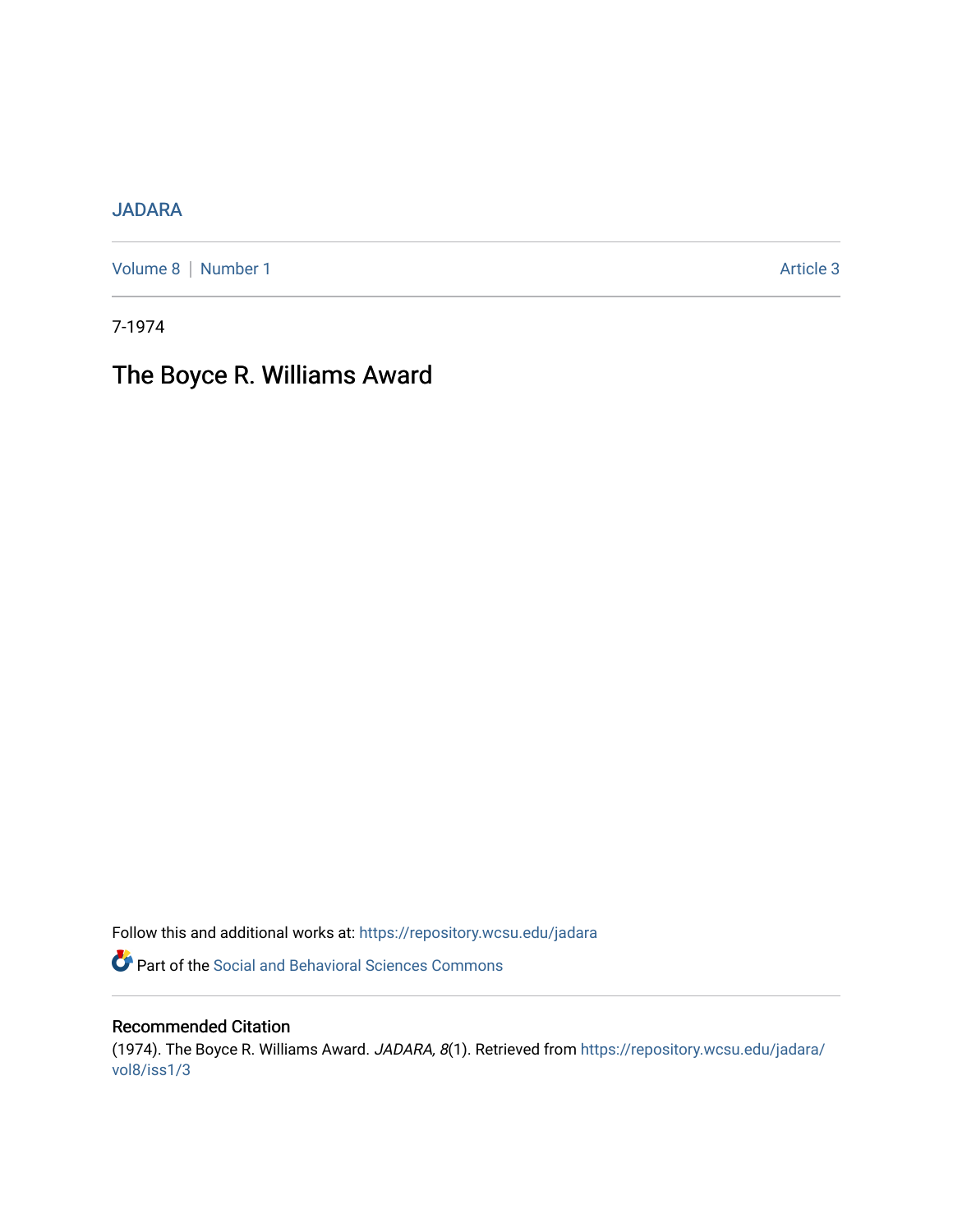

PRESENTATION OF 1974 BOYCE R. WILLIAMS AWARD TO DR. JEROME D. SCHEIN, DIRECTOR, N.Y. UNIVERSITY DEAFNESS RESEARCH & TRAINING CENTER. L. to R., Dr. Boyce R. Williams, Dr. Schein, President Larry G. Stewart, Frank J. Gattas.



PRESENTATION OF 1974 PRWAD CONFERENCE BELL-RINGER AWARD TO DR. CRAIG MILLS, DIRECTOR, FLORIDA DIVISION OF VOCATIONAL REHABILITA TION. L. to R., President Larry G. Stewart, Dr. Mills, Dr. Boyce R. Williams.

1